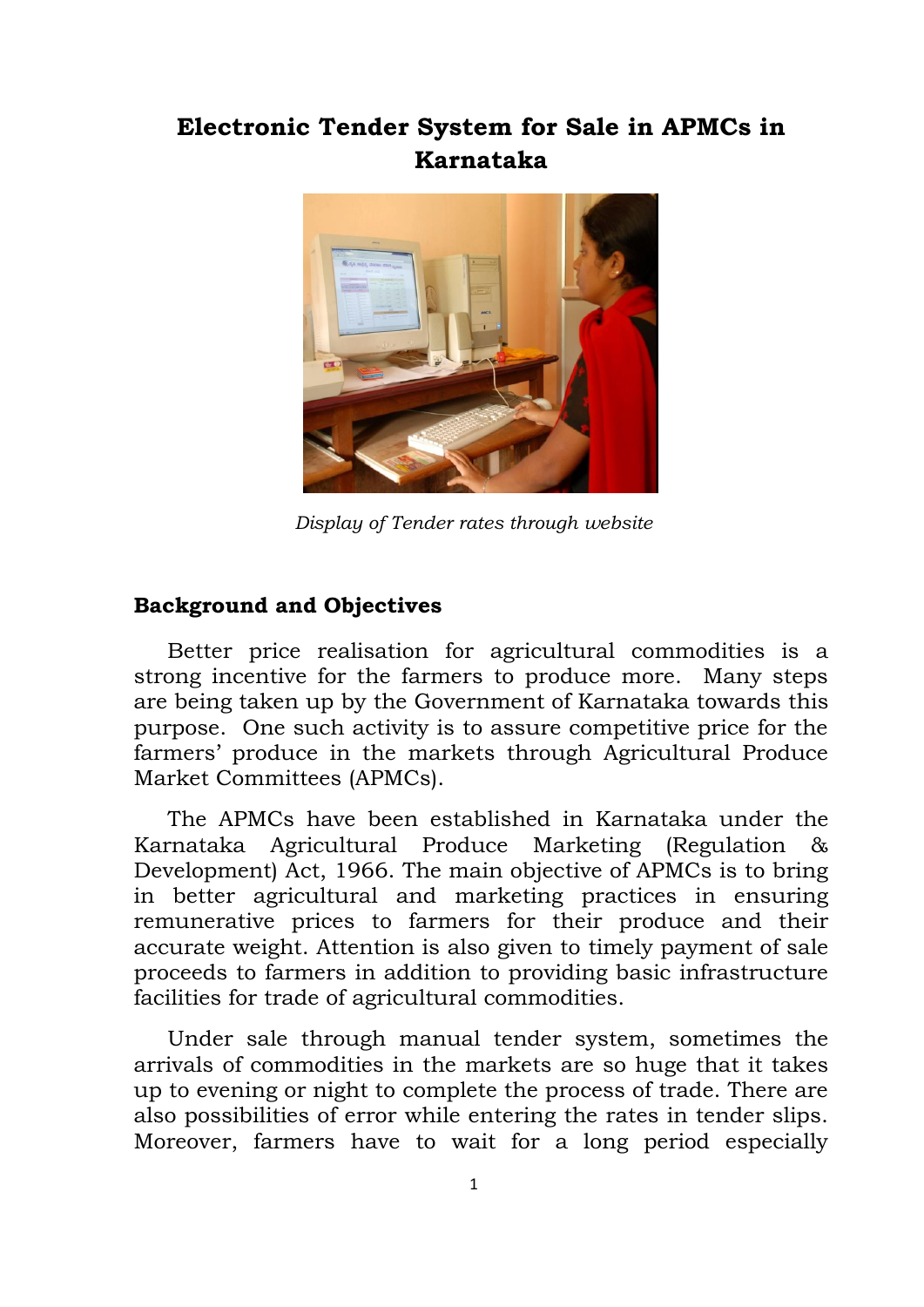during heavy arrival period, due to delay in completion of trade transactions. To overcome these problems, Electronic Tender System of sale was introduced.

The Electronic Tender System of sale is a unique and innovative project involving adoption of modern technology at the primary wholesale market level aimed at ensuring fair marketing practices and competitive price for the farmers' produce.

## **Intervention**





A trader quoting his rates while moving in a car

After the success of a pilot project at Mysore, Electronic Tender System has been taken up at 42 APMCs in the state during the years 2008-09 and 2009-10. During the first phase, the project was implemented in 18 APMCs at a cost of Rs.7.77crores during the year 2008-09, which included RKVY assistance of Rs.4.00 crores and the balance Rs.3.77 crores from concerned APMCs. The APMCs where the project was implemented in the first phase are Tumkur, Shimoga, Sagar, Chitradurga, Gulbarga, Sedam, Yadgir, Kanakagiri in Gangavathi, Bellary, Kottur, Bijapur, Haveri, Byadagi, Ranebennur, Hubli, Bagalkot, Sirsi and Kumta. During the year 2009-10, 24 more APMCs were taken up at a total cost of Rs.8.83 crores of which the RKVY component was Rs.7.00 crores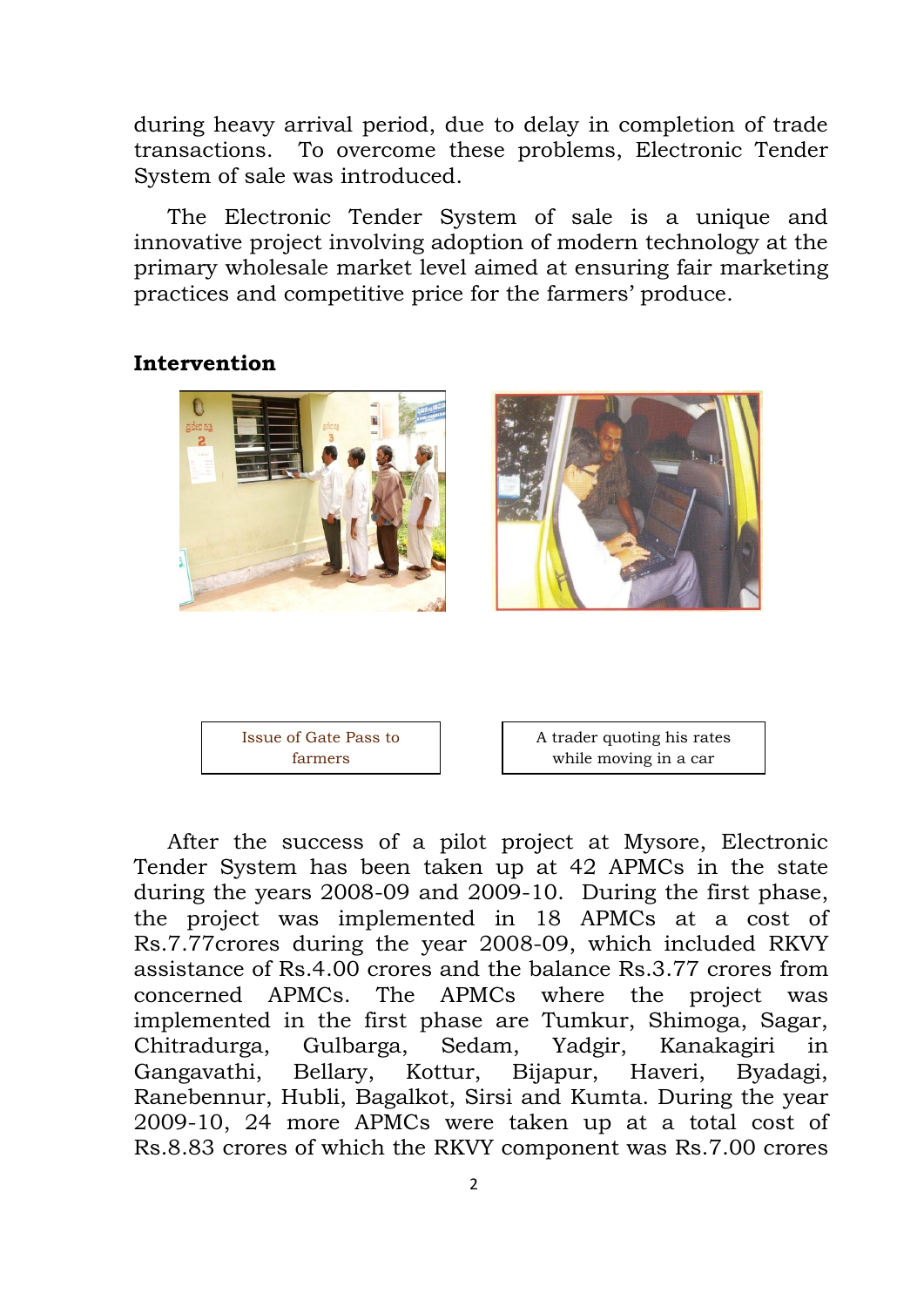and the balance from concerned APMCs of Challakere, Bhimasamudra in Chitradurga, Hosadurga, Bhadravathi, Channagiri, Tiptur, Mandya, Arasikere, Sulya, Bailhongal, Saundatti, Ramadurga, Lakshmeshwar, Siddapur, Yallapur, Dharwar, Annigere, Gadag, Jevargi in Gulbarga, Surpur, Koppal, Bidar, Shahapur and Sindhnoor.

The project was implemented with the help of KEONICS – a State Government organization, which developed the necessary software required for the system to operate. Under the electronic tender system, farmers bring their produce for sale at the market yards through different means like trucks, carts, tractors etc. At the market gate details of the commodities including the name of the farmer, his address, name of the commodity, approximate quantity, name of the commission agent or trader's shop where the commodity will be displayed for sale are recorded in the installed computers. Each commodity is given an identity and the gate pass is given to the farmer. Thereafter the farmer takes the commodity to the commission agent or trader's shop. The licensed traders who are interested in buying the commodity are given a unique code number. The interested trader inspects the commodities displayed at the yard and quotes his best price through the computer system he is having at his shop or through computers in kiosks that are established in different places in the yard.

In this way the rates quoted by different traders for different commodities are collected at the central server located in the APMC office, which is connected to the input systems located in different places in the market yard either through cable or satellite. At the prescribed time a responsible officer of the APMC will open the system through a secret code given to him and the highest prices quoted for different lots of commodities appear on the monitor instantaneously. The print-out of this information is taken and circulated among all the farmers and traders and is also displayed on the notice board.

The information is also available in the website of the Department of Agricultural Marketing [\(http://krishimaratavahini.kar.nic.in\)](http://krishimaratavahini.kar.nic.in/), for dissemination to all concerned. After acknowledging the rates, the farmer decides whether to sell his commodity or not; in case he agrees, an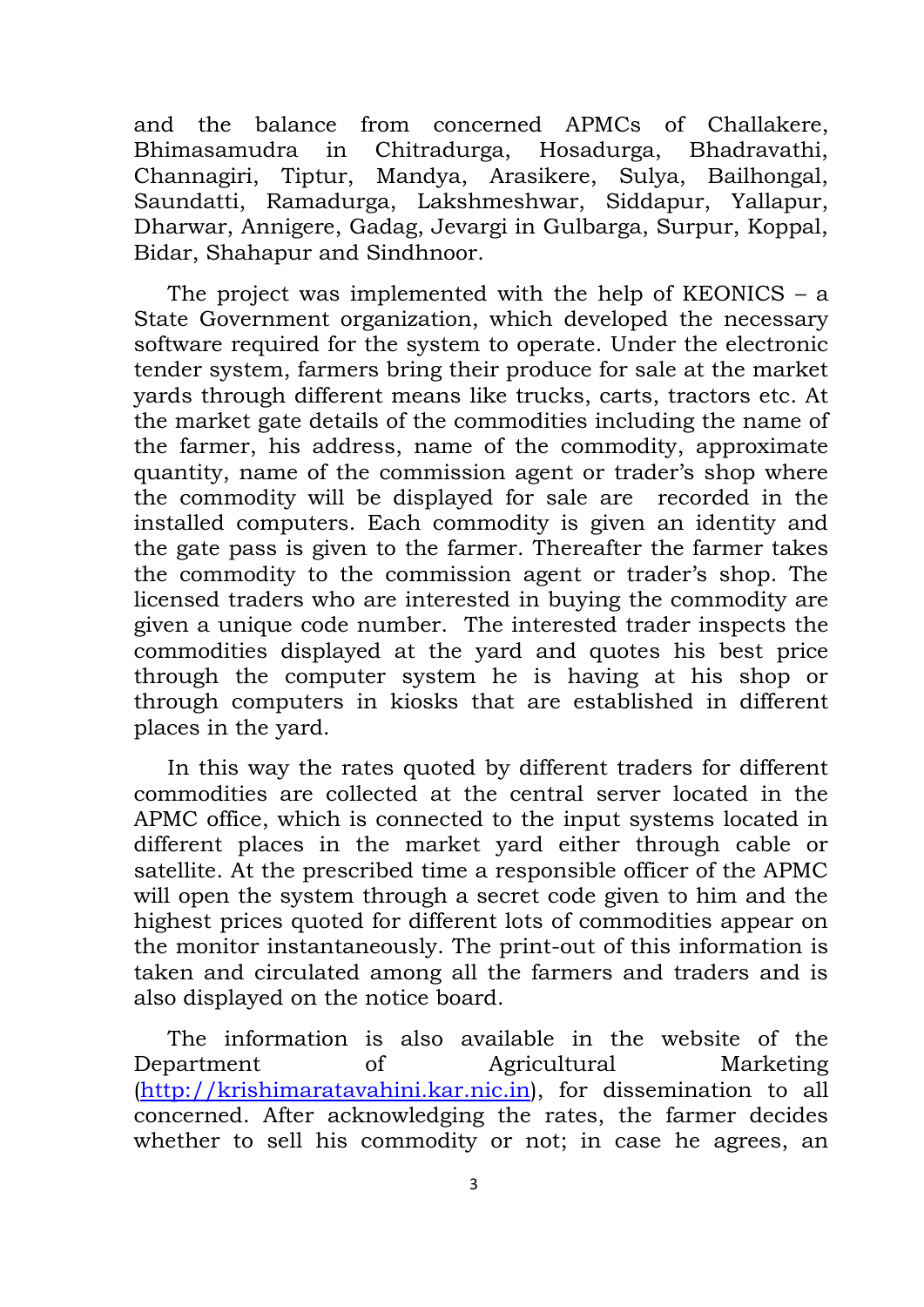agreement is made between the farmer and the commission agent after which the commodity is weighed and account settlement slip prepared. The farmer gets his sale proceed immediately and can go back home early. The trader who purchases the commodity takes delivery of the commodity. The APMC realises the market fee either from the trader or the commission agent, which is always paid by the purchaser of the commodity.

When the project was taken up at Mysore under the technical assistance of the National Informatics Centre, Bangalore as a pilot project, several problems, both administrative and technical cropped up. These were subsequently rectified and the system was finetuned. The farmers, commission agents and traders have realised the advantages of electronic tender system of sale and are welcoming its continuance and extension.



*Traders offering their tender rates through computer kiosk established in the market yard.*

## **Outcome**

The electronic tender system has brought transparency and confidence among the stakeholders in the system of sale. It has helped farmers to get competitive price for their produce. A study of 9 markets and 21 commodities has revealed that there has been an increase 20 percent in the arrivals of commodities and